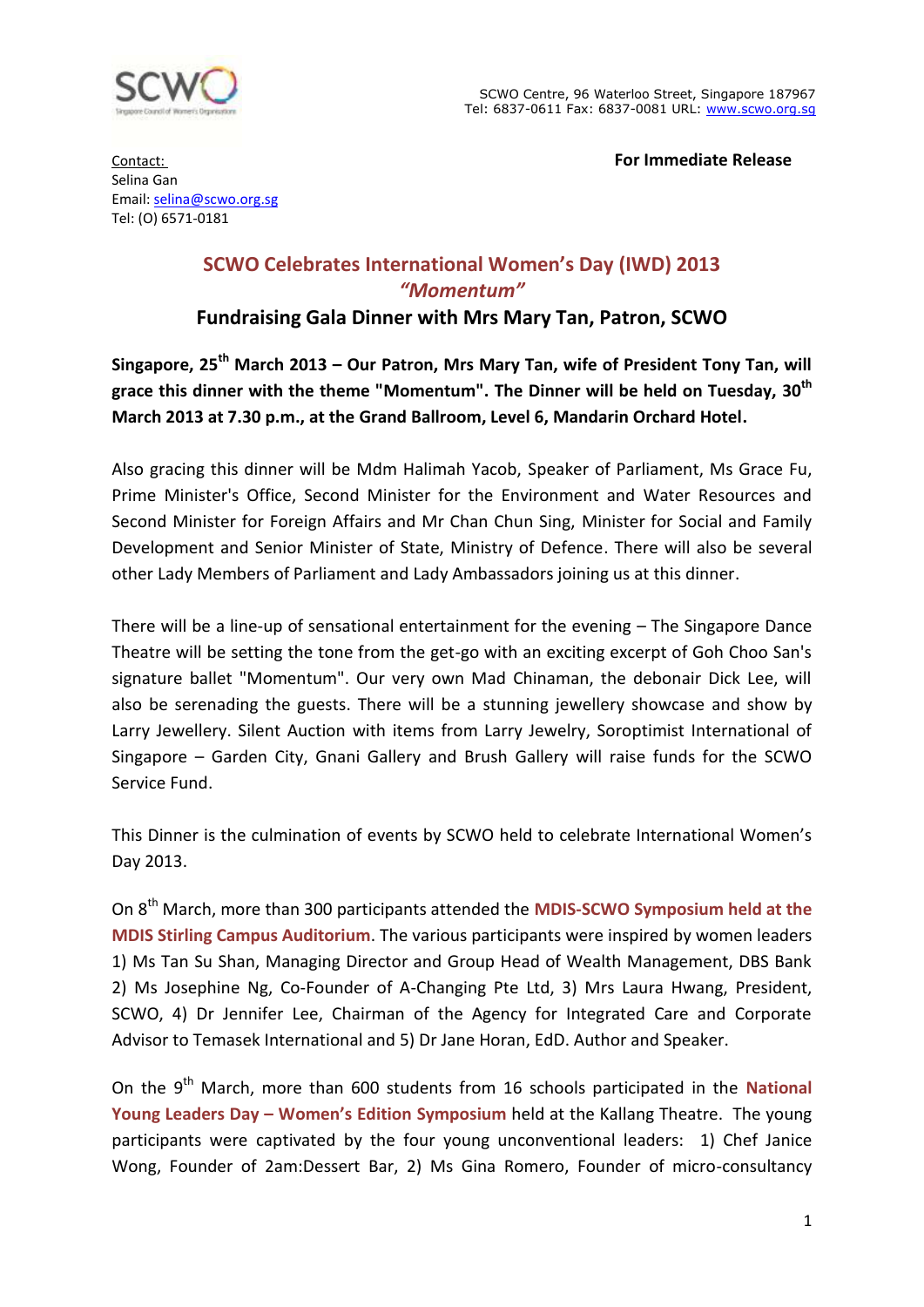

Unconventional, Head of Athena Network, Singapore, 3) Ms Cassandra Chiu, Founder of The Safe Harbour, Singapore Woman Award 2012 recipient and 4) Ms Pamela Ho, Author and travel writer, Award winning journalist.

On the 23<sup>rd</sup> & 24<sup>th</sup> March 40 Debating Teams from Secondary Schools and Junior Colleges, and Polytechnics in Singapore and Malaysia came to battle it out for the **SCWO-NUS Challenge Shield Trophy,** renowned as one of the most challenging and prestigious tournaments in the local debate calendar. In addition to gathering the best debaters, some of the best adjudicators were also invited. The debate featured issues with a special focus on gender issues facing Singapore girls and women today. This was an excellent way to create the awareness in our young future leaders of these issues.

**For media enquiries: Please email Selina at [selina@scwo.org.sg](mailto:selina@scwo.org.sg) or call 6837-0181**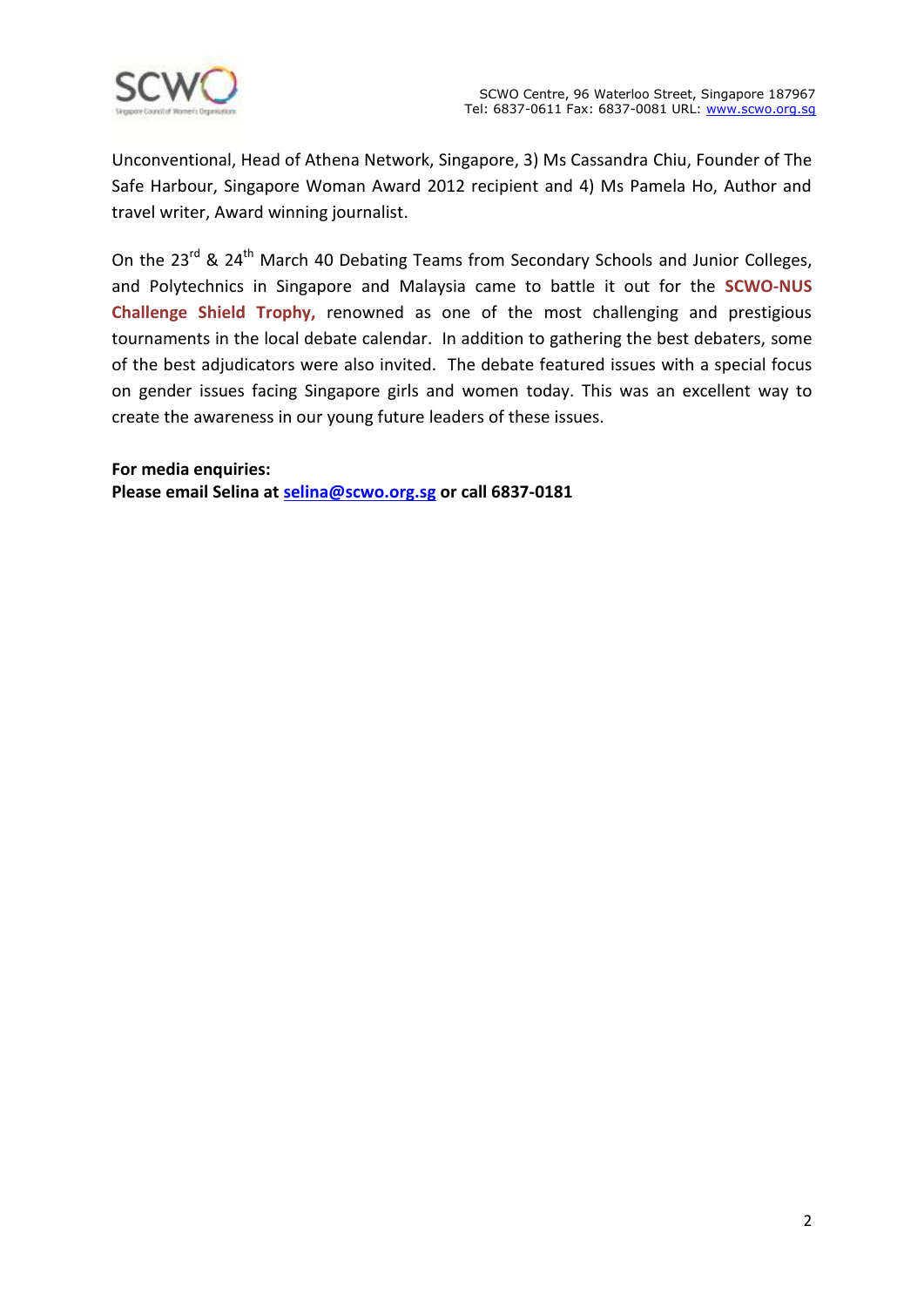

## **About SCWO**

The Singapore Council of Women's Organisations is the National Coordinating body of women's organisations in Singapore. Our 57 Member Organisations represent more than 600,000 women in Singapore.

Incorporated in March 1980, the SCWO serves to unite the various women's organisations, clubs, committees, groups and women leaders together, working in accordance with its various aims and objectives. The SCWO also serves to coordinate these associations into a national movement and to act on their behalf in matters for which it is authorised by its members.

The SCWO is represented on various Government and inter-ministry committees where we contribute our views in the areas of family, women, and on children's issues. We are involved in government Feedback Sessions and other discussions on issues and policies

## **Our Services**

**Star Shelter**—It is the only secular crisis shelter in Singapore, and is a safe temporary refuge for women and their children seeking refuge from a life of family violence. It is a place where they learn to re-build their lives, be independent, and prepare for a future free of violence.

**Maintenance Support Central** – The one-stop drop-in Centre that provides support and assistance for claimants who have difficulty recovering court ordered maintenance from their spouse.

**Legal Clinics** – Experienced lawyers from the Singapore Association of Women Lawyers (SAWL), and other volunteer lawyers are available twice a month to assist women without the means of basic legal advice and information. With the assistance and support of the Law Society of Singapore's Muslim Law Practice Committee, Muslim Law Legal Clinic is available at SCWO for Muslims seeking legal advice specifically on matters pertaining to the Syariah Law

**IT Hub**— A Training Centre run by volunteers for women and their family members to become IT connected and updated.

**New2U Thrift Shop**—Sells pre-loved apparel, shoes, accessories and household items, with proceeds going to Star Shelter.

**Function Rooms**—The Bonny Hicks Education and Training Centre consists of six rooms ranging from 9 sqm to 88 sqm, equipped for training, seminars and meetings, available for rentals to member organisations and the public.

**The Library**— The Library is named after the late Justice F.A. Chua. It is an archival library for all women's organisations -local and international.

**The Café** – The café @ SCWO offers a range of tantalizing food, desserts and coffee.

## **Our Initiatives**

**WR—Women's Register** is a platform for on-line Mentoring, Networking, Education and Inspiration, and reaches out to women and girls, from eighteen year and beyond.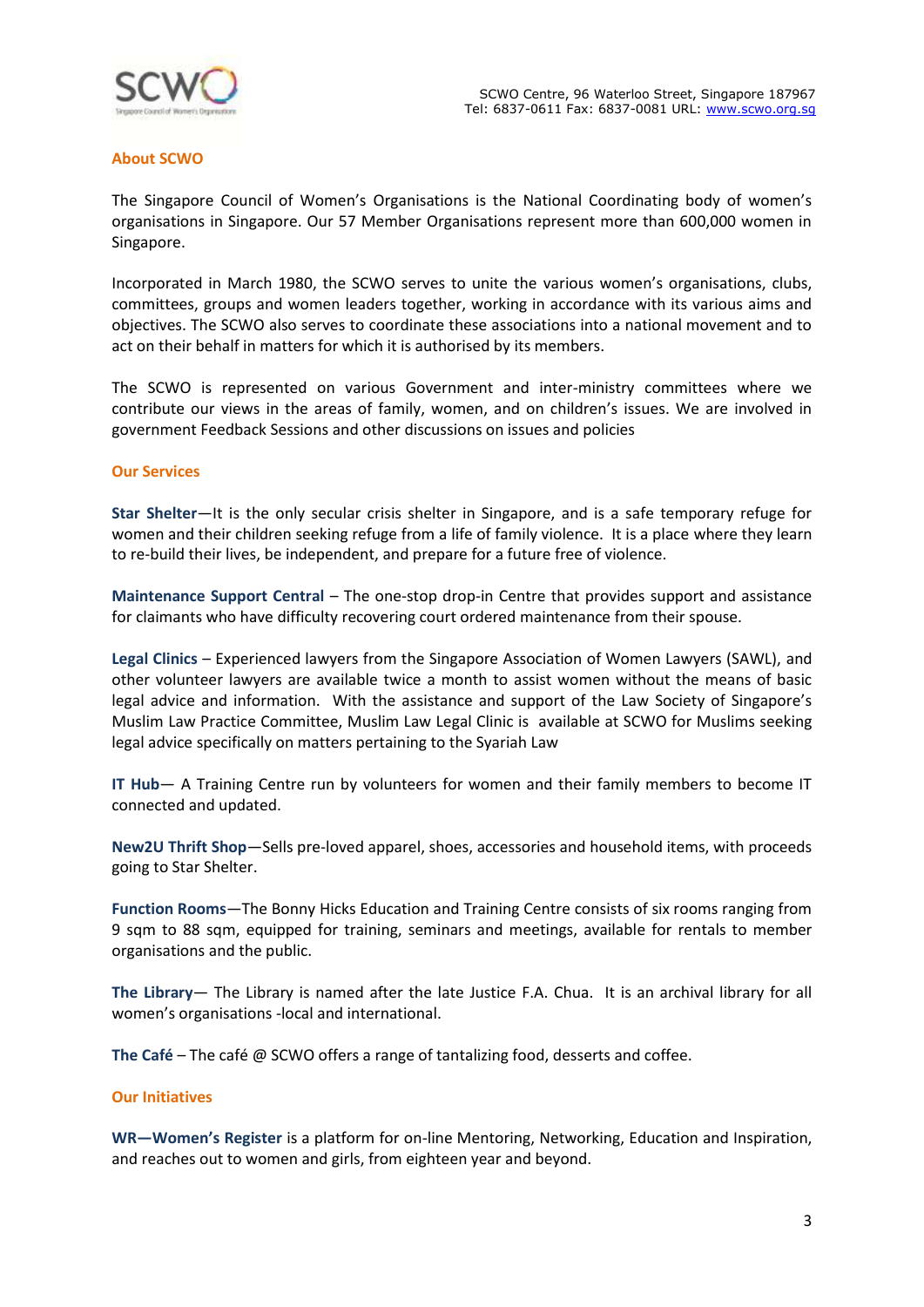

**BoardAgender** – Provides a forum in Singapore to create greater awareness and understanding of the benefits of gender balanced business, and to facilitate the advancement of more women into senior leadership roles and onto boards.

**Wall of Fame** – In 2005, SCWO launched the Wall of Fame to honour the significant contributions of pioneering women activists who have helped shape the landscape of female advancement in Singapore.

Web[: http://www.scwo.org.sg](http://www.scwo.org.sg/) Facebook: https://www.facebook.com/theSCWO Twitter: <http://www.twitter.com/scwo>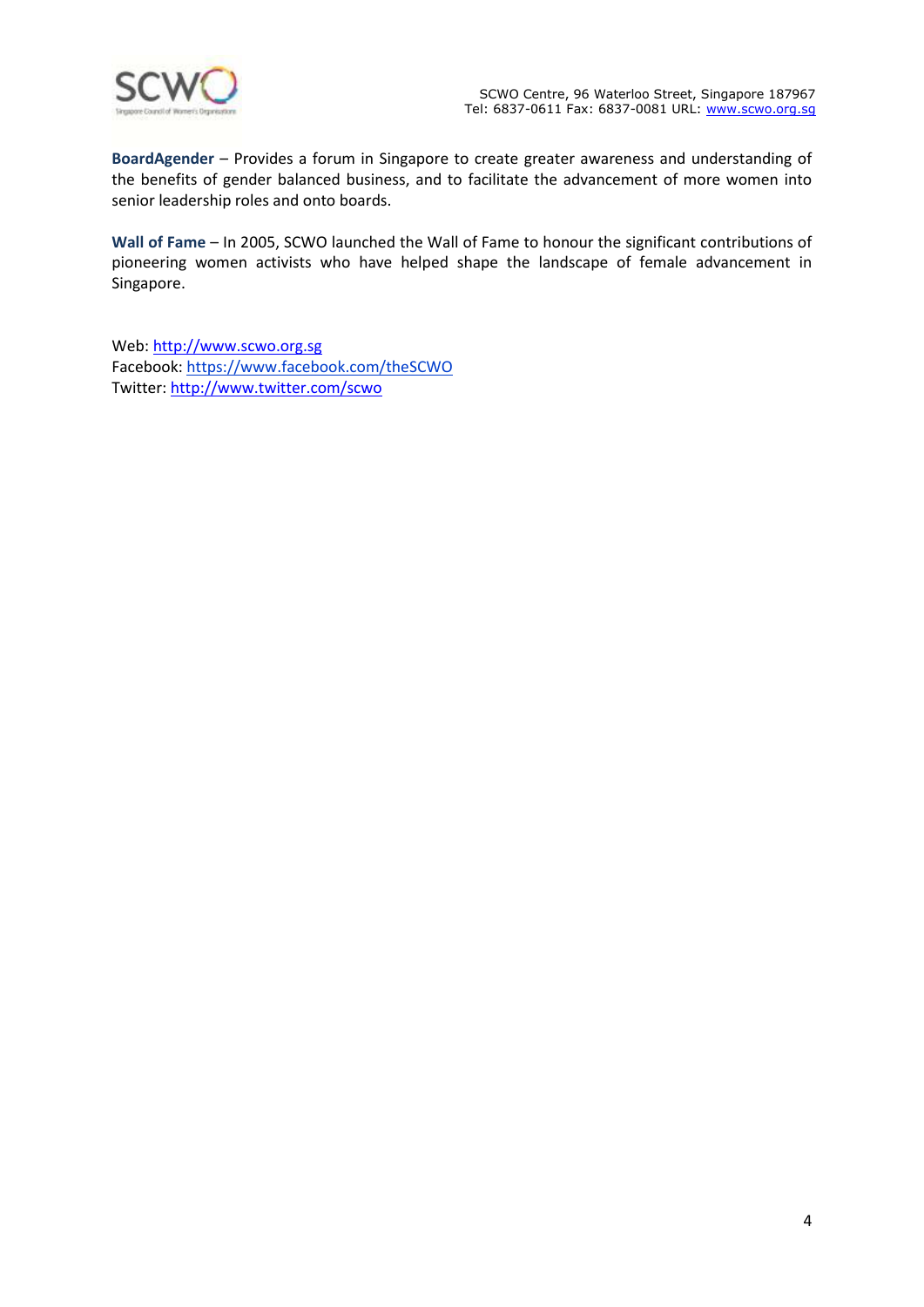

## **About Momentum**

*by Singapore Dance Theatre*

Staging Janek Schergen Music Prokofiev, Piano Concerto No.1

This ballet acclaimed for its clean, sculptural lines and streamlined partnering, won for Goh Choo San the Best Choreography Award in the oldest and most prestigious Varna International Dance Competition in Bulgaria, in 1983. This ballet and the award thrust Goh into the international spotlight of dance. Critics have praised Goh for vividly translating into bodily motion the mass choral effect, driving rhythms and pronounced leaps of Prokofiev's Piano Concerto

The Singapore Dance Theatre (SDT) was founded in 1988 by Goh Soo Khim and Anthony Then. Since then, SDT has developed into Singapore's premier professional dance company comprising 37 professional dancers. In the course of each year, the Company performs six to eight seasons annually, including the widely popular *Ballet Under The Stars* at the Fort Canning Park, two full length classics and also *Masterpiece in Motion* which brings together three works of the finest international choreography.

The Company's repertoire ranges from classical to contemporary ballet, from renowned choreographers like Goh Choo San, George Balanchine, Nacho Duato, Jiri Kylian, Stanton Welch, Xing Liang, Val Caniparoli, Graham Lustig, David Dawson, Jorma Elo, Edmund Stripe, Adrian Burnett, Edwaard Liang, Nils Christe, Toru Shimazaki and Christina Chan.

In 2009, Janek Schergen took over the post of Artistic Director of SDT. Under his leadership, the Company has made new achievements in the international and Singapore dance arena. Janek is also the Artistic Director of the Choo-San Goh & H. Robert Magee Foundation which oversees the licensing and production of Choo San Goh's ballets and the annual Choo San Goh Awards for Choreography.

## **About Dick Lee**

DICK LEE b. 1956 - Multi-talented Dick Lee has firmly established himself as a performer and composer, often recognised through his works as the spokesperson for the New Asian generation. The Dick Lee phenomenon started in 1971 when, at the age of fifteen, Dick participated in various talent contests with the group, Harmony, and Dick and the Gang (teaming with his siblings). His first album, LIFE STORY, featuring his own compositions, was released in 1974. Throughout the 70s and 80s, Dick championed the inclusion of Asian elements in pop music. His pioneering album, LIFE IN THE LION CITY (1984), won acclaim for just that. but the album that shot him to regional prominence was his 1989 release, THE MAD CHINAMAN, which achieved platinum status in Singapore in 3 months.

In 1990 Dick moved to Japan where he continued to develop the new Asian identity through his solo work, as well as collaborate with top Asian artistes like Sandy Lam from Hong Kong and Japanese group Zoo. He has to date, written countless songs for the top singing talents in Asia including Jackie Cheung, Andy Lau, Sammi Cheng, Anita Mui, Miyazawa of The Boom and Stephanie Sun amongst others.

Dick is also passionate about musicals. He has written many staged musicals including BEAUTY WORLD (1988), FRIED RICE PARADISE (1991, 2010), KAMPONG AMBER (1994), SING TO THE DAWN (1997), FORBIDDEN CITY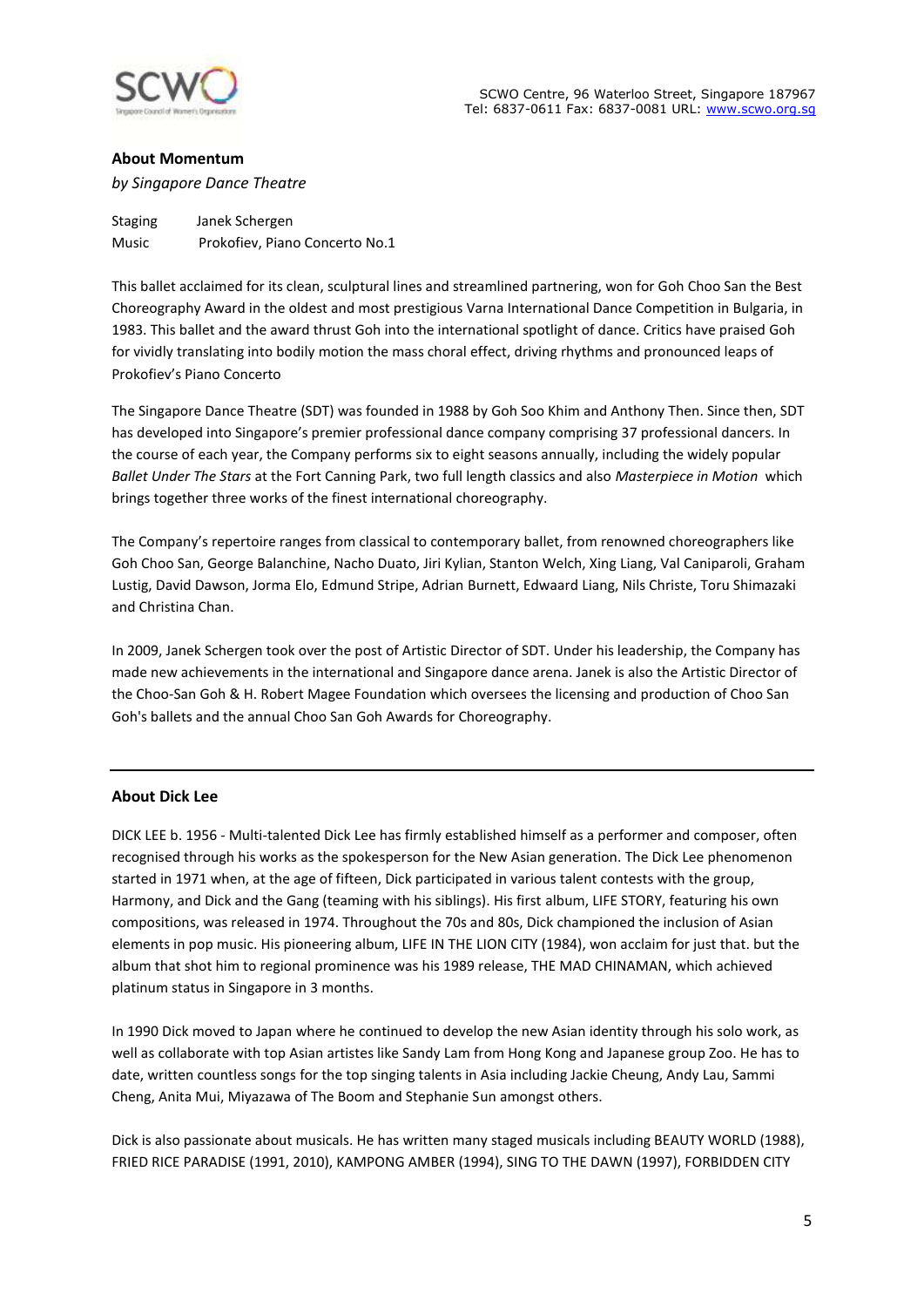

(2003), which opened the Esplanade in Singapore, and Jacky Cheung's acclaimed SNOW.WOLF.LAKE (1997), which toured Asia in 2005.

## **Auction Items:**

Item No. 1 *SCWO Pendant* **by Larry Jewelry** White Diamond 48pcs 0.78ct Blue Sapphire 8pcs 0.20ct Yellow Sapphire 8pcs 0.17ct Pink Sapphire 24pcs 0.45ct Tsavorite 8pcs 0.18ct **Starting bid \$6000**



Inspired by SCWO's official logo, the pendent is exclusively handcrafted by Larry Jewelry's master craftsmen using a symphony of 96 pieces of high-grade white diamonds and precious stones, aggregating at 1.78carat. Uniquely custommade for this special occasion, the pendent jewelry features rare blue, yellow, and pink sapphires as well as green tsavorite, in an 'O' circle embrace.

"We chose to honour SCWO's logo as we wanted to celebrate the organisation, its mission and the wonderful women behind It." says Mr Charles Chan, General Manager of Larry Jewelry. "It is also a privilege to partner SCWO and a wonderful opportunity for us to give back." he adds.

#### **About Larry Jewelry**

Larry Jewelry (1967) Pte Ltd is a leader in fine quality diamonds and gems, and the sole distributor of Lazare Diamonds® in Singapore and Indonesia.

Larry Jewelry has also been accorded recognition for its quality diamonds and gemstones, exceptional, "one-of-its-kind" designs and outstanding craftsmanship over the years. It was the first Singaporean winner of the De Beers Diamond International Awards, thus placing Singapore on the world map for fine diamonds and craftsmanship. Its accolades also include a South Sea Pearl Design Bronze Award in 2003. Recognised for its excellence including business practice, customer service and quality diamonds, Larry Jewelry has been chosen as one of the national model companies in Singapore by SPRING for high work performance standards, and is one of the winners of Superbrands 2004 / 2005. It has been granted the Singapore Service Star consecutively for three years in 2010, 2011 & 2012, awarded the Excellent Service Award from 2005 to 2010, and also received the Tourism Host Award (Retail Category) in 2001, all conferred by the Singapore Tourism Board (STB). Singapore Tatler also presented Larry Jewelry with the "Best Local Premium Jewellery 2008" Award and "Best Luxury Accessories-Jewellery (Premium)" Award in 2010, 2011 & 2012.

Item No. 2 Brush Gallery *Parrot* **by Tatiana Alieva (Moscow)** Oil and Acrylic on canvas *71cm x 65 cm* **Starting bid \$1500**



### **About the Artist**

Tatiana Alieva was born in Baku, Azerbaijan, and graduated from the National University of Azerbaijan with a Biology degree. During four years in Moscow she studied art alongside Russian artists now widely recognised for their artistic achievements. She and her family then moved to Wellington, New Zealand, where her artistic passion blossomed, capturing spectacular city, ocean and mountain scenery. Images of a very different kind graced her canvas during four years in Thailand, after which she moved to Singapore, where her two, very international children, completed high school. Art Enrichment

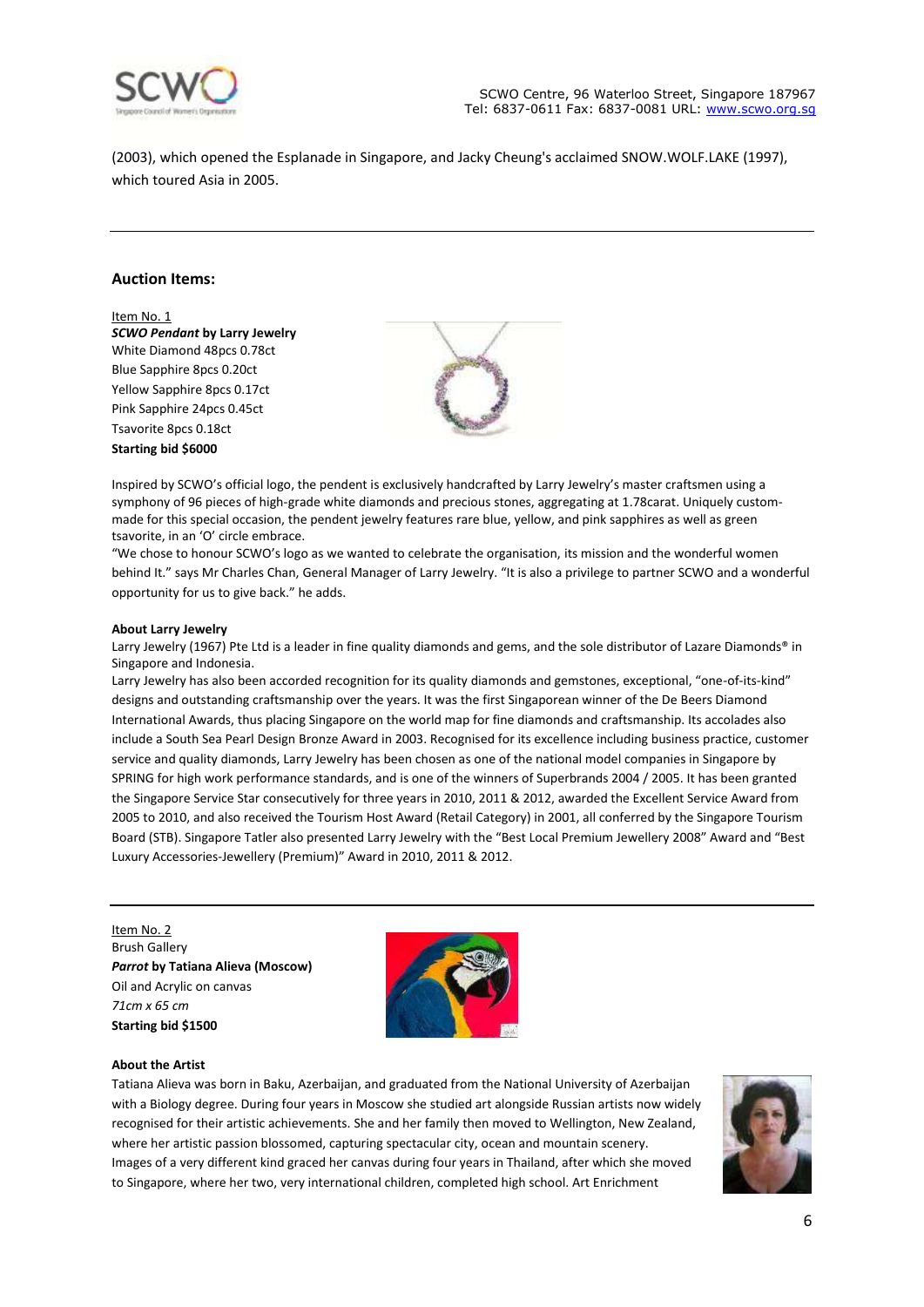

SCWO Centre, 96 Waterloo Street, Singapore 187967 Tel: 6837-0611 Fax: 6837-0081 URL: [www.scwo.org.sg](http://www.scwo.org.sg/)

Programs at the La Salle SIA College of Arts provided yet another dimension to her vibrant and colourful style, now focused in Asia. For the past eighteen years, Tatiana and Firoudin her husband have settled in Singapore, their home away from home.

Sunny childlike joy and mature feminine grace reveal the depths of Tatiana's world experience and imagination. Lavender blooms of the French landscape, wild animals of Africa, lithe forms of Spanish Flamenco dancers, Singapore motor racing and the brilliant colors of her butterflies. These are just some of the favourite subjects that she explores through her prolific art.

Tatiana's art works have featured in South East Asian art auctions, and are collected world wide by private and corporate art lovers and investors, including The National Art Museum of Azerbaijan.

"My paintings are always very colorful, because they are about the things that attract me and show how I feel. In my work I try to portray the atmosphere around me and find the artistic language that can translate my vision of the world"

#### **About Brush Gallery**

Brush Gallery is a contemporary art gallery, online gallery and space for exhibition in Singapore, Hong Kong and Indonesia. It showcases the most dynamic, cutting edge and distinctive works of art from established and emerging artists.

Brush Gallery strive to bring the most exciting works from around the world into Asia. Their personal connections with the artists they represent ensure a bespoke service they are able to offer their clients.

#### Gnani Gallery

Item No. 3 *Mother and Child (2012) – 04* **by P. Gnana** Oil on Canvas 25 x 51 cm **Starting bid \$800** Gnani Gallery

Item No. 4 *Relentless Ruler (2012) – 01* **by P. Gnana** Bronze and Steel 69 cm (h), 36 cm (diameter) **Starting bid \$3200**



# **About the Artist**

P. Gnana paints, sculpts and creates conceptual installations, as one of Singapore's leading artists. Indeed, he has obtained a highly-captivated audience in the Lion City and internationally, for the aesthetic and conceptual niche that he has created for himself within the ever-competitive dynamics of urban art-making, This, he continues to achieve, by constantly counter-challenging or taming the forces that urge him to dispel his obsessive fascination towards the cow, a recurring symbol in his art since the past four years. It is a fact that exemplary paintings by Gnana are also in the collections of the President of the Republic of Singapore and the Singapore Art Museum of the National Heritage Board. Gnana is a recipient of the LASALLE Scholarship of the LASALLE College of the Arts (Singapore), from where he received his formal training in the art of painting. Gnana was granted the honour of being selected (in 2005) to undertake a project commissioned by Singapore's Ascendas to create fourteen large-scaled paintings with an abstract expressionistic motivation for the International Tech Park in Chennai.

### **About The Gallery of Gnani Arts**